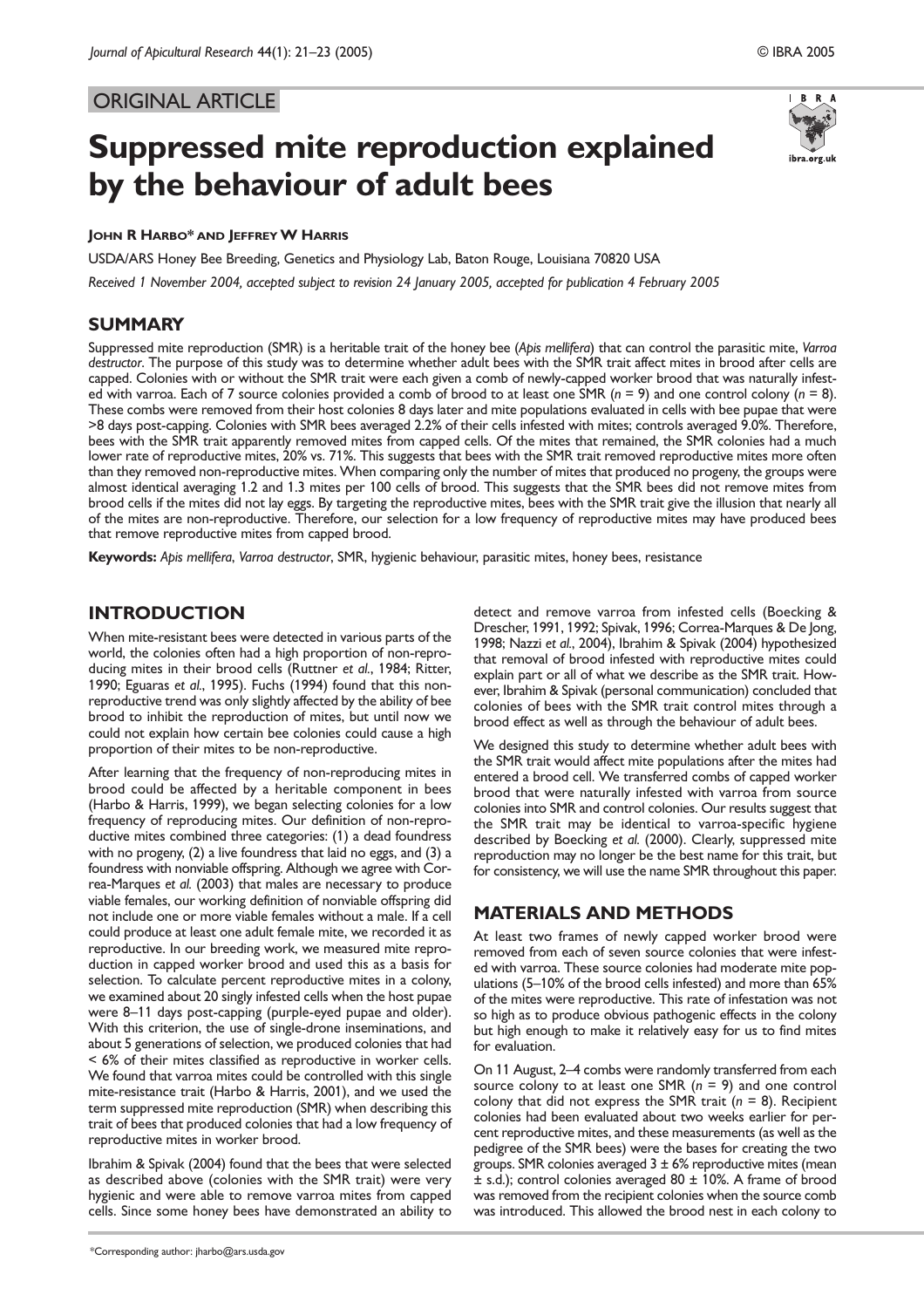At the end of the 7–9 day period (18–20 August), we examined the combs for mite reproduction. Using the age of the bee pupa as a guide, we examined only worker cells that were aged 8–11 days post-capping. For combs that we examined on the morning of 20 August (when combs had been in recipient colonies for almost 9 days), we examined only cells that were at least nine days post-capping. Combs from the same source colony were all removed from their recipient colonies at the same time.

We compared SMR colonies with control colonies for (1) the rate of cell infestation (the combs were assumed to be equal when removed from the same source colony), (2) the proportion of the infested cells that had reproductive mites (a mite that had at least one daughter that was old enough to mature before the host bee emerged), and (3) the number of cells with mites that laid no eggs. We examined 300–800 cells with tan-bodied pupae in each colony. If we found fewer than 18 infested per 300 cells, we checked more cells until we had examined 800 cells or all of the brood cells of the correct age. In 8 control colonies, we found 18–44 infested cells (mean  $= 28$ ); in 9 SMR colonies, we found 5 - 20 (mean = 12). Cells of worker brood with mites were counted as reproductive (at the tan pupa stage) if they contained at least one female mite that was older than a protonymph.

Data were analysed with SAS (2000) software (version 8) using a complete randomized block design. The seven source colonies served as random block effects; treatment (SMR or control) served as a fixed effect (Proc Mixed). Three of the source by treatment combinations were replicated twice, and the subsampling variance for those source colonies was included in the model. The Kenward-Roger estimate for degrees of freedom was used to pool the subsampling variance with the source by treatment variance when it was appropriate to do so.

# **RESULTS**

After the newly capped cells had spent 7–9 days in the test colonies, colonies with SMR bees averaged 2.2 infested cells per hundred cells examined; controls averaged 9.0. Of the infested cells, 20% were reproductive in the SMR colonies, whereas 71% were reproductive in control colonies. Both results were statistically different (table 1). The two groups were not different in the number of mites that produced no eggs (table 1).

# **DISCUSSION**

The results suggest that adult bees with the SMR trait affect mite populations after the mites have entered brood cells. We did not watch the behaviour of adult bees or monitor the fate of infested brood cells, but selective removal of mites from capped cells seems to us to be the most plausible explanation.

The data also suggest that SMR bees removed reproductive mites more often than non-reproductive mites. If mites were removed at random, the frequency of reproductive mites would be equal in the two groups. This was clearly not the case (table 1). Moreover, the two groups ended the test with equal numbers of mites that produced no eggs (table 1). This suggests that SMR bees may locate infested cells by detecting something associated with the reproductive activities of mites.

Our colonies with SMR bees apparently removed most of the reproductive mites from brood cells, thereby leaving a high proportion of non-reproductive mites in brood. Therefore, when we examined older brood from colonies with SMR bees we found few mites, most of which were not reproductive. We concluded that the mite populations in those colonies had become non-reproductive. In a sense they did, but not in the way that we thought. Although we do not know many of the details surrounding the SMR trait (such as the fate of mites after removal) the removal of reproductive mites is a concise mechanism of resistance that can be traced to a specific behaviour by the bee.

We found no evidence that bees responded to adult mites in brood cells (as long as the mites did not lay eggs). Boecking & Drescher (1992) and Spivak (1996) reported that bees were more likely to be hygienic when cells were artificially infested with two rather than one mite, and their findings may indicate that bees were responding to adult mites. However, the presence of more adult mites may have been an indirect stimulus for removal. In their studies, bees may have removed the contents of doubly infested cells at a higher frequency than singly infested cells because doubly infested cells are more likely to have mite progeny, even if from only one of the foundresses. Spivak (1996) reported a high level of non-reproduction among mites that had been artificially introduced into cells, so if 40% of the artificially introduced mites produced no progeny then one would expect only 16% of the doubly infested cells to have no progeny. Therefore, as with our results, their results could be explained by worker bees targeting cells with reproductive mites.

The removal of reproductive varroa by adult bees unifies the reports of varroa hygiene (Boecking & Drescher, 1991, 1992; Spivak, 1996; Correa-Marques & De Jong, 1998; Boecking *et al.*, 2000; Nazzi *et al.*, 2004) with those that relate mite resistance to a high frequency of non-reproductive mites (Ruttner *et al.* 1984; Ritter, 1990; Eguaras *et al.*, 1995; Harris & Harbo, 2000). All are probably linked to varroa hygiene.

#### **Acknowledgements**

Daniel Winfrey and David Dodge (ARS-USDA, Baton Rouge) provided technical support. Deborah Boykin (ARS-USDA, Stoneville, MS) provided statistical guidance. The work was done in cooperation with the Louisiana Agricultural Experiment Station.

## **REFERENCES**

BOECKING, O; DRESCHER, W (1991) Response of *Apis mellifera* L colonies to brood infested with *Varroa jacobsoni* Oud. *Apidologie* 22: 237–241.

- BOECKING, O; DRESCHER, W (1992) The removal response of *Apis mellifera* L colonies to brood in wax and plastic cells after artificial and natural infestation with *Varroa jacobsoni* Oud. and to freeze-killed brood. *Experimental and Applied Acarology* 16: 321–329.
- BOECKING, O; BIENEFELD, K; DRESCHER, W (2000) Heritability of the Varroa-specific hygienic behaviour in honey bees (Hymenoptera: Apidae) *Journal of Animal Breeding and Genetics* 117(6): 417–424.

**TABLE** 1**. Analyses of mite populations after newly capped cells of naturally infested brood were transferred into suppressed mite reproduction (SMR) or control colonies. Mite populations were evaluated 8 ±** 1 **days later by examining cells about 9 days post-capping.**

| <b>Variable</b>                                                                                                                                                                                                                                                                                  | Least significant means ± s.e. |                           |      | df   | Р      |
|--------------------------------------------------------------------------------------------------------------------------------------------------------------------------------------------------------------------------------------------------------------------------------------------------|--------------------------------|---------------------------|------|------|--------|
|                                                                                                                                                                                                                                                                                                  | $SMR$ bees <sup>a</sup>        | Control bees <sup>a</sup> |      |      |        |
| Percentage of cells that were infested with varroa                                                                                                                                                                                                                                               | $2.2 \pm 0.8\%$                | $9.0 \pm 0.9\%$           | 30.5 | 1.15 | 0.0001 |
| Frequency of mite reproduction among infested cells                                                                                                                                                                                                                                              | $20 \pm 5%$                    | $71 \pm 5\%$              | 60.5 | 1.8  | 0.0001 |
| Percentage of cells with non-laying mites                                                                                                                                                                                                                                                        | $1.2 \pm 0.2\%$                | $1.3 \pm 0.2%$            | 0.16 | 1.15 | 0.70   |
| Because of lower mite populations, we examined more cells in SMR than in control colonies in order to achieve comparable accuracy in both treatment groups.<br>We examined 563 $\pm$ 180 (mean $\pm$ s.d.) cells in each of 9 SMR colonies and 315 $\pm$ 35 cells in each of 8 control colonies. |                                |                           |      |      |        |